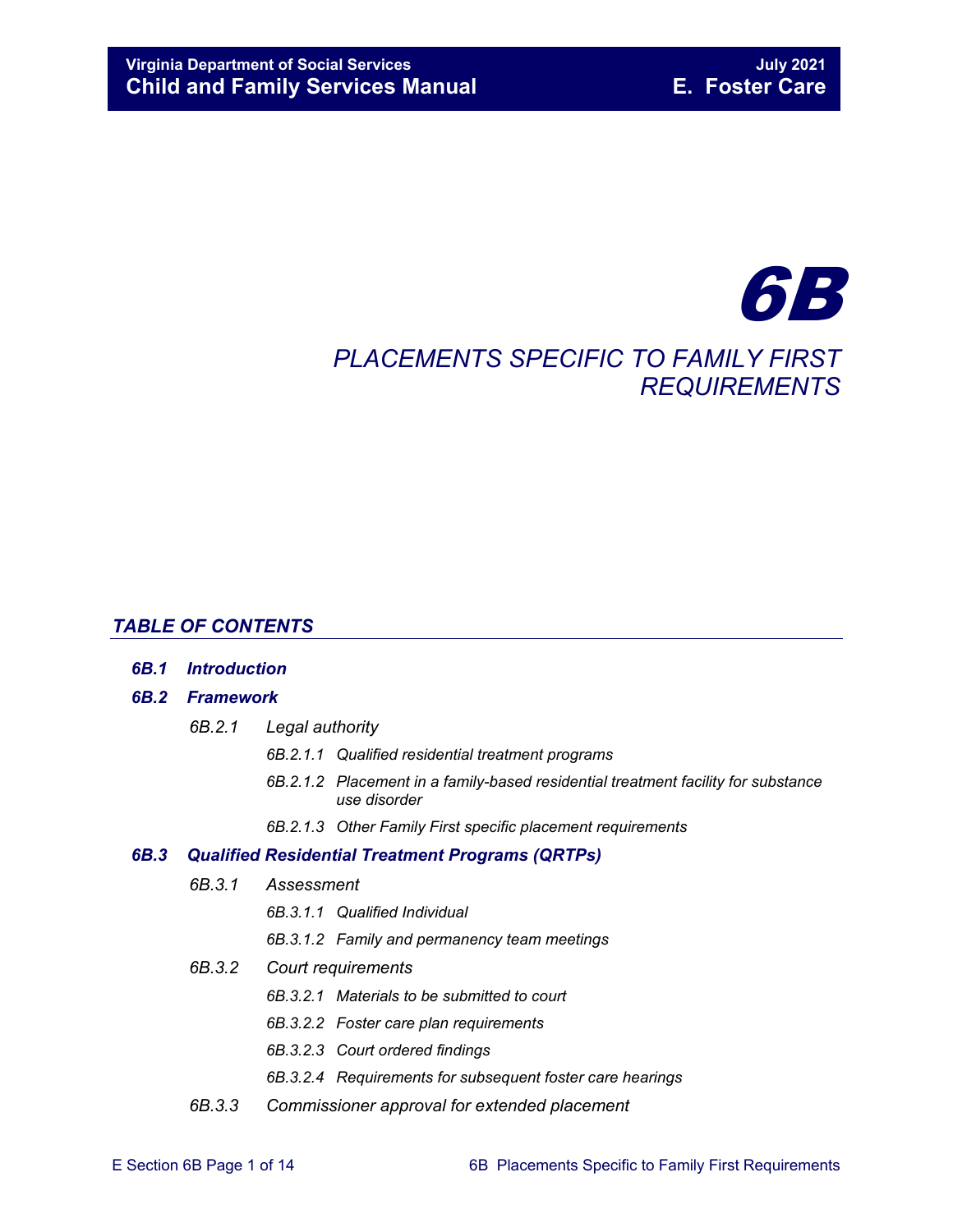#### *6B.4 [Out of State Residential Placements](#page-12-0)*

#### *6B.5 [Family Based Residential Treatment Facility for Substance Use Disorder](#page-12-1)*

- *6B.5.1 [Eligibility of the child](#page-12-2)*
- *6B.5.2 [Eligibility of the facility](#page-13-0)*
- *6B.5.3 [Foster care plan requirements](#page-13-1)*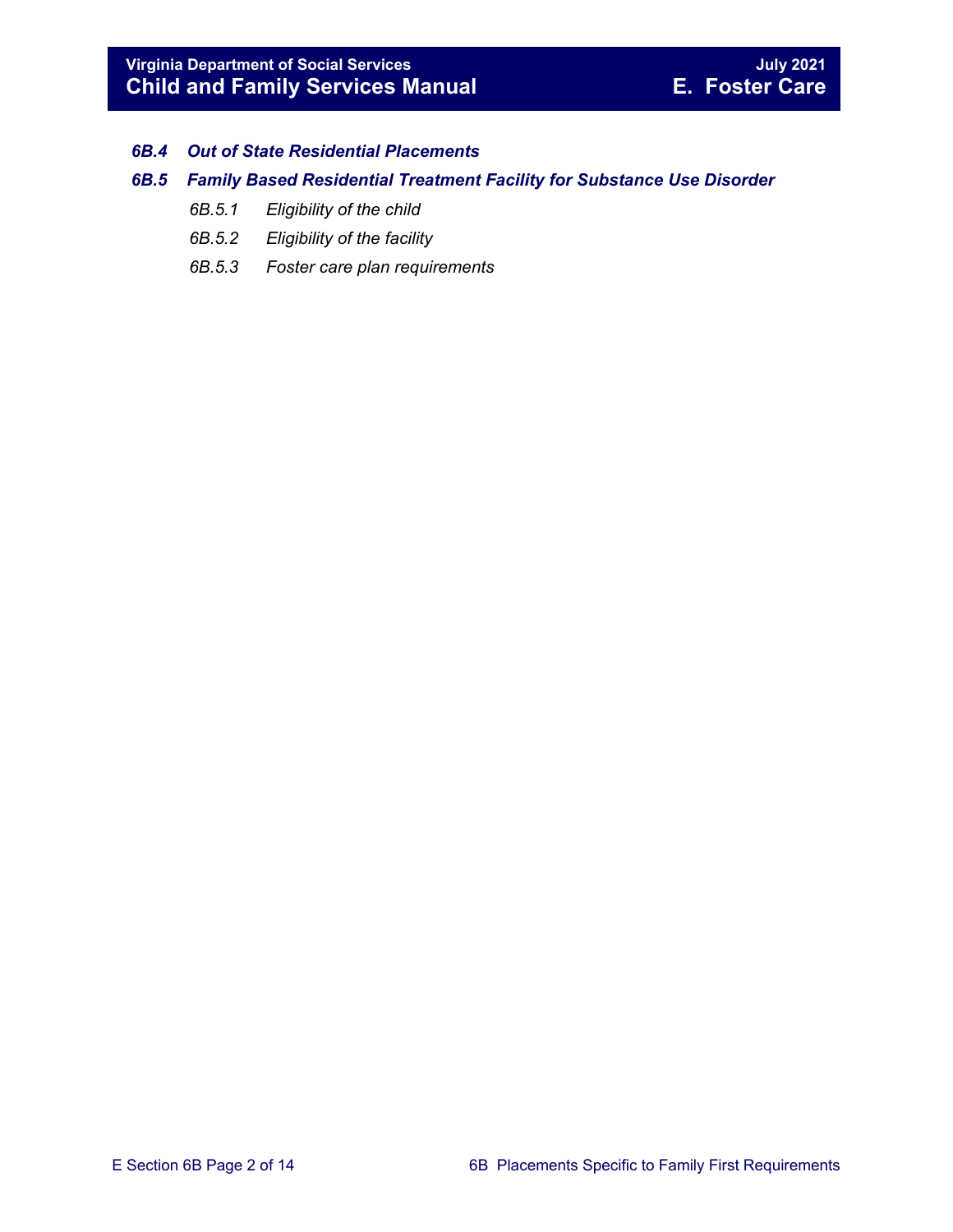# 6B

# *PLACEMENTS SPECIFIC TO FAMILY FIRST REQUIREMENTS*

# <span id="page-2-0"></span>*6B.1 Introduction*

*The Family First Prevention Services Act (Family First) was enacted by Congress on February 9, 2018 as part of the larger Bipartisan Budget Act (BBA), and represents the most significant re-write of title IV of the Social Security Act since 1981. Family First enables states to use federal funds under parts B and E of title IV of the Social Security Act to provide enhanced support to children and families and prevent foster care placements by providing the following: i) mental health and treatment for a substance use disorder, (ii) prevention and treatment services, (iii) in-home parent skill-based programs, and (iv) kinship navigator services. Additionally, Family First provides the tools and resources necessary to allow Virginia's social services system to focus on prevention in order to keep children safely with their families and not enter foster care so that they have a better chance of growing-up in the least restrictive setting.*

*While Family First focused mostly on prevention efforts, there were several key impacts to foster care programs specifically in regards to payment for congregate care placements for children in foster care. Family First emphasizes that children in foster care should be placed in the least restrictive, most family-like setting, such as a foster home. In Virginia beginning July 1, 2021, when a child in foster care needs to be placed in a setting that is not a foster family home, the child's placement must be in placement settings outlined in Family First in order to be eligible for title IV-E funding. These settings include:* 

- *Qualified residential treatment programs (QRTP)*
- *Placements for youth who are victims or at risk of sex trafficking (as outlined in Section 12.5.1.2)*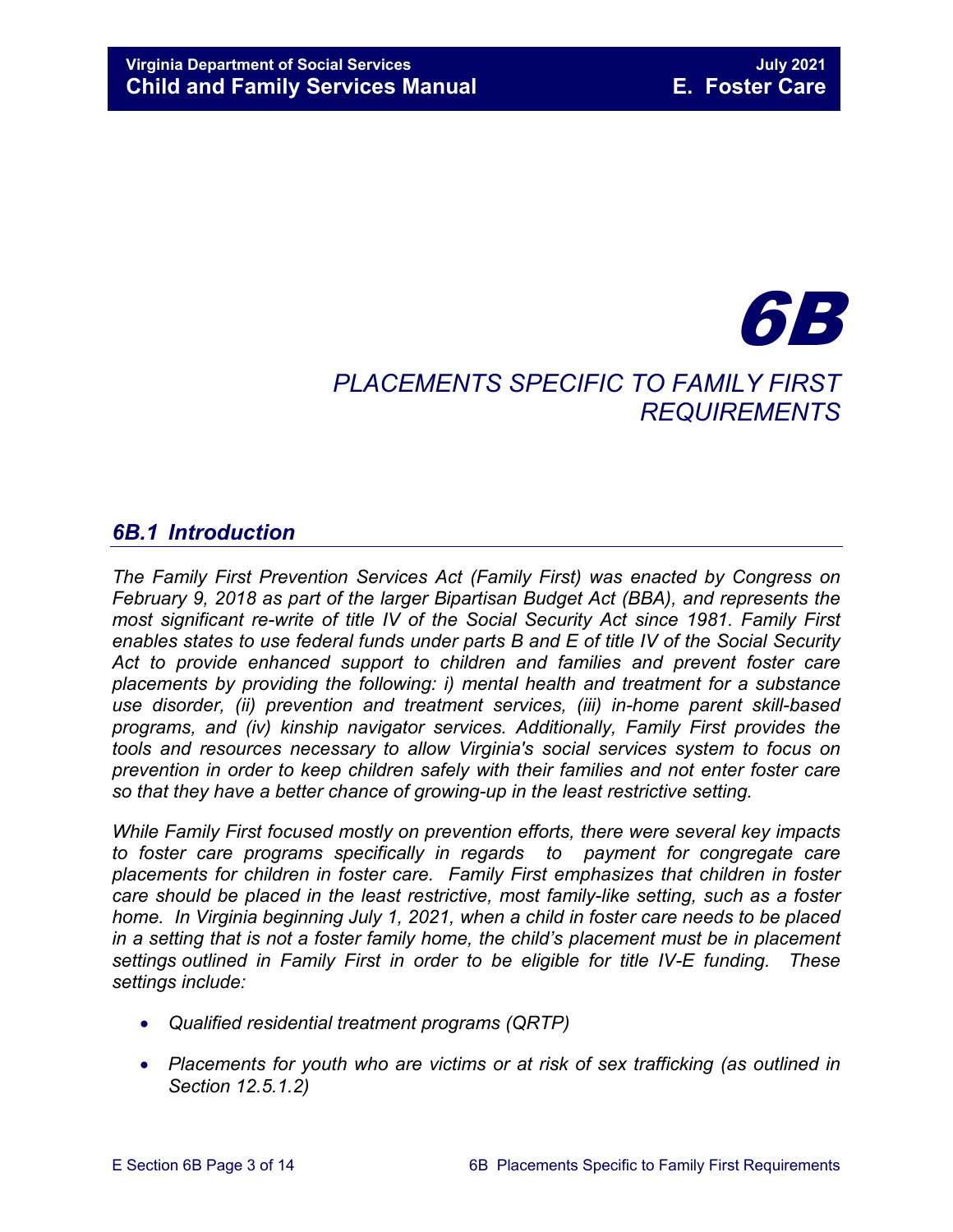**Virginia Department of Social Services July 2021 Child and Family Services Manual** 

- *Placements specializing in providing prenatal, post-partum, or parenting supports for youth (as outlined in Section 3.9.4)*
- *Residential family-based treatment facility for substance use disorders and,*
- *Supervised independent living settings for youth ages 18 and up (as outlined in Section 14.4.4.3)*

*If a congregate care placement does not meet these requirements, other funding streams need to be explored. For the first 14 days of congregate care placements, IV-E can be used, regardless of whether the facility meets the requirements above, as long as the child is IV-E eligible and the facility meets the title IV-E federal safety requirements for an approved placement, as outlined in Section 1.6.2 of title IV-E guidance. Supporting children's placement stability is critical and LDSS should not use the 14 day provision as a measure to temporarily place children in placements that are not appropriate for them.*

*As of July 1, due to requirements established by the federal government, Medicaid funding must be used for congregate care placements that are Medicaid eligible. The Medicaid rate for psychiatric residential treatment facilities (PRTF) covers room and board and daily supervision and no IV-E funding can be used for these placements, regardless of whether the placement is designated as a QRTP. The Medicaid rate for therapeutic group homes covers daily supervision and thus IV-E may cover the room and board for that placement, if the child is eligible, and if that placement was designated as a QRTP. Regardless of the funding source or what placement costs IV-E will cover, if the child is placed in a QRTP, the requirements in Section 6B.3 must be followed.*

*For children who were placed in congregate settings prior to July 1, 2021, their placements are exempt from the Family First requirements and IV-E funding may still be used under the prior title IV-E requirements. These placements must still use Medicaid funding as described above. This exemption only applies to the requirements of Family First, not Medicaid funding. If the child is placed in a different congregate care placement on or after July 1, 2021, the new Family First requirements apply.*

# <span id="page-3-0"></span>*6B.2 Framework*

*When out-of-home placements are necessary to meet the best interests of the child, local departments of social services (LDSS) must meet federal and state legal requirements and should use sound practice principles to achieve desired outcomes and to guide decision-making in pursuing permanency for the child.*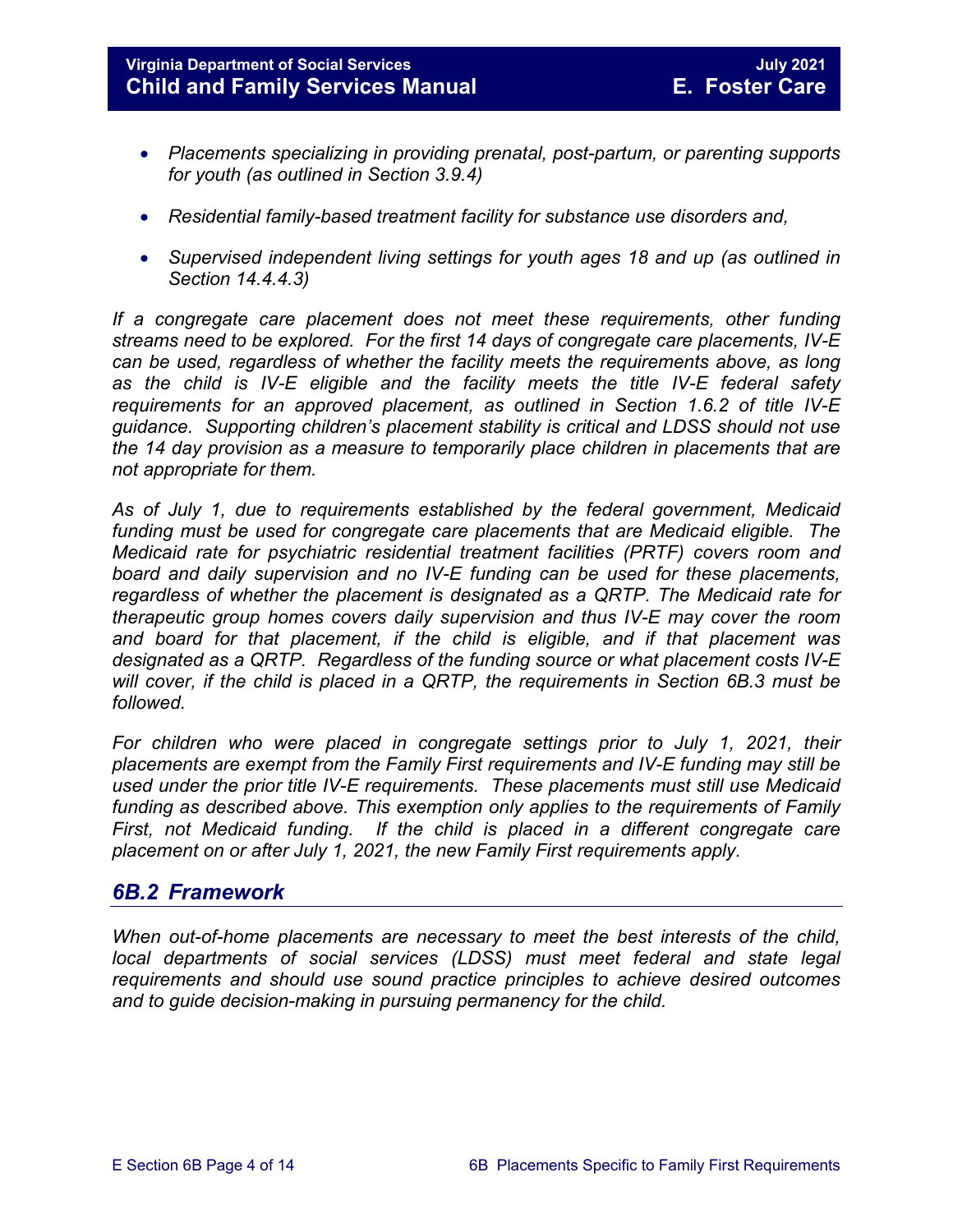#### <span id="page-4-0"></span>*6B.2.1 Legal authority*

*The legal framework and specific requirements for placing children in placements specific to Family First requirements are delineated in federal and state law. Key citations are provided below:*

#### <span id="page-4-1"></span>*6B.2.1.1 Qualified residential treatment programs*

- *Assessment requirements*
	- o *[42 USC § 675a\(c\)\(1\)](https://uscode.house.gov/view.xhtml?req=(title:42%20section:675a%20edition:prelim))*
	- o *§ [63.2-100](https://law.lis.virginia.gov/vacode/63.2-100/)*
- *Family and permanency team involvement*
	- o *[42 USC § 675a\(c\)\(1\)\(B\)](https://uscode.house.gov/view.xhtml?req=(title:42%20section:675a%20edition:prelim))*
	- o *§§ [63.2-906.1](https://law.lis.virginia.gov/vacode/title63.2/chapter9/section63.2-906.1/) and [63.2-100](https://law.lis.virginia.gov/vacode/63.2-100/)*
- *Case plan requirements*
	- o *[42 USC § 675a\(c\)\(1\)\(B\)\(iii\)](https://uscode.house.gov/view.xhtml?req=(title:42%20section:675a%20edition:prelim))*
	- o *§ [63.2-906.1](https://law.lis.virginia.gov/vacode/title63.2/chapter9/section63.2-906.1/)*
- *Assessment deadlines*
	- o *[42 USC § 672 \(k\)\(3\)](https://uscode.house.gov/view.xhtml?req=(title:42%20section:672%20edition:prelim))*
	- o *§ [63.2-100](https://law.lis.virginia.gov/vacode/63.2-100/)*
- *Facility requirements*
	- o *[42 USC](https://uscode.house.gov/view.xhtml?req=(title:42%20section:672%20edition:prelim)) § 672 (k)*
	- o *§ [63.2-100](https://law.lis.virginia.gov/vacode/63.2-100/)*
- *Court approval of the placement within 60 days*
	- o *42 USC § [675a\(c\)\(2\)](https://uscode.house.gov/view.xhtml?req=(title:42%20section:675a%20edition:prelim))*
	- o *§ [16.1-281 \(E\)\(1\)](https://law.lis.virginia.gov/vacode/16.1-281/)*
- *Ongoing court approval*
	- o *[42 USC § 675\(c\)\(4\)](https://uscode.house.gov/view.xhtml?req=(title:42%20section:675a%20edition:prelim))*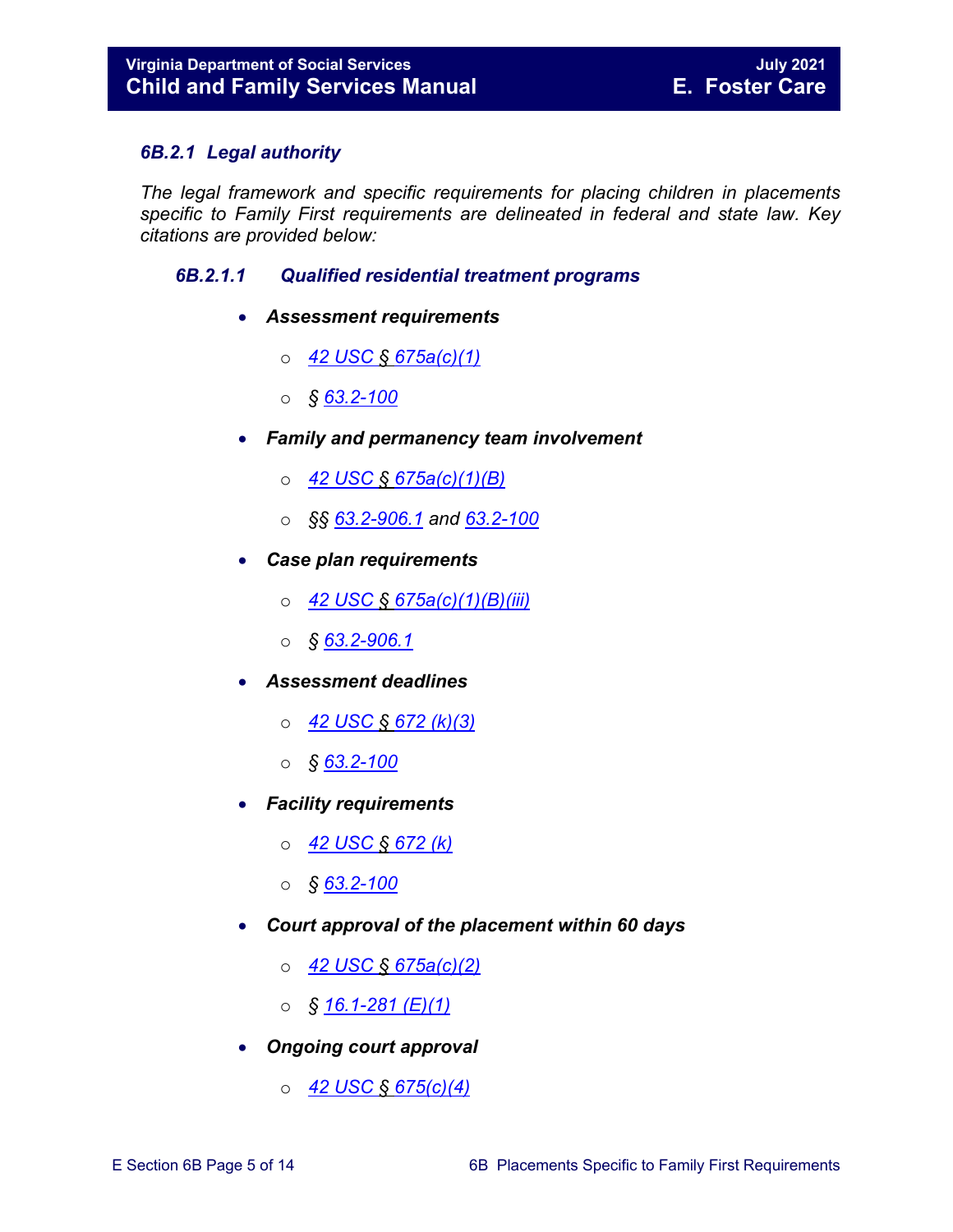- o *§ [16.1-281 \(E\)\(2\)](https://law.lis.virginia.gov/vacode/16.1-281/)*
- *Approval of continued long-term placement by Commissioner*
	- o *[42 USC § 675a\(c\)\(5\)](https://uscode.house.gov/view.xhtml?req=(title:42%20section:675a%20edition:prelim))*
	- o *§ [63.2-906.1](https://law.lis.virginia.gov/vacode/title63.2/chapter9/section63.2-906.1/)*
- <span id="page-5-0"></span>*6B.2.1.2 Placement in a family-based residential treatment facility for substance use disorder*
	- *Recommendation in case plan before placement* 
		- o *[42 USC 672 \(j\)\(1\)\(A\)](https://uscode.house.gov/view.xhtml?req=(title:42%20section:672%20edition:prelim))*
	- *Requirements for provision of services through traumainformed framework* 
		- o *[42 USC 672 \(j\)\(1\)\(B\) & \(C\)](https://uscode.house.gov/view.xhtml?req=(title:42%20section:672%20edition:prelim))*
	- *Length of stay less than 12 months and eligibility requirements* 
		- o *[42 USC 672 \(j\)\(1\)](https://uscode.house.gov/view.xhtml?req=(title:42%20section:672%20edition:prelim))*
- <span id="page-5-1"></span>*6B.2.1.3 Other Family First specific placement requirements*
	- *Types of congregate care settings allowed for title IV-E funding*
		- o *[42 USC 672 \(k\)\(2\)](https://uscode.house.gov/view.xhtml?req=(title:42%20section:672%20edition:prelim))*

# <span id="page-5-2"></span>*6B.3 Qualified Residential Treatment Programs (QRTPs)*

*A Qualified Residential Treatment Program (QRTP) is a facility that:*

- *Provides 24-hour residential placement services for children in foster care;*
- *Utilizes a trauma-informed treatment model that meets the needs of children with severe emotional and/or behavioral disorders;*
- *Employs nursing and other clinical staff who provide care on site and are available 24 hours a day, 7 days a week;*
- *Engages the child's family members, including efforts to maintain connections between the child and their siblings and other family members, documents those efforts, and maintains contact information for any known relatives or fictive kin of the child;*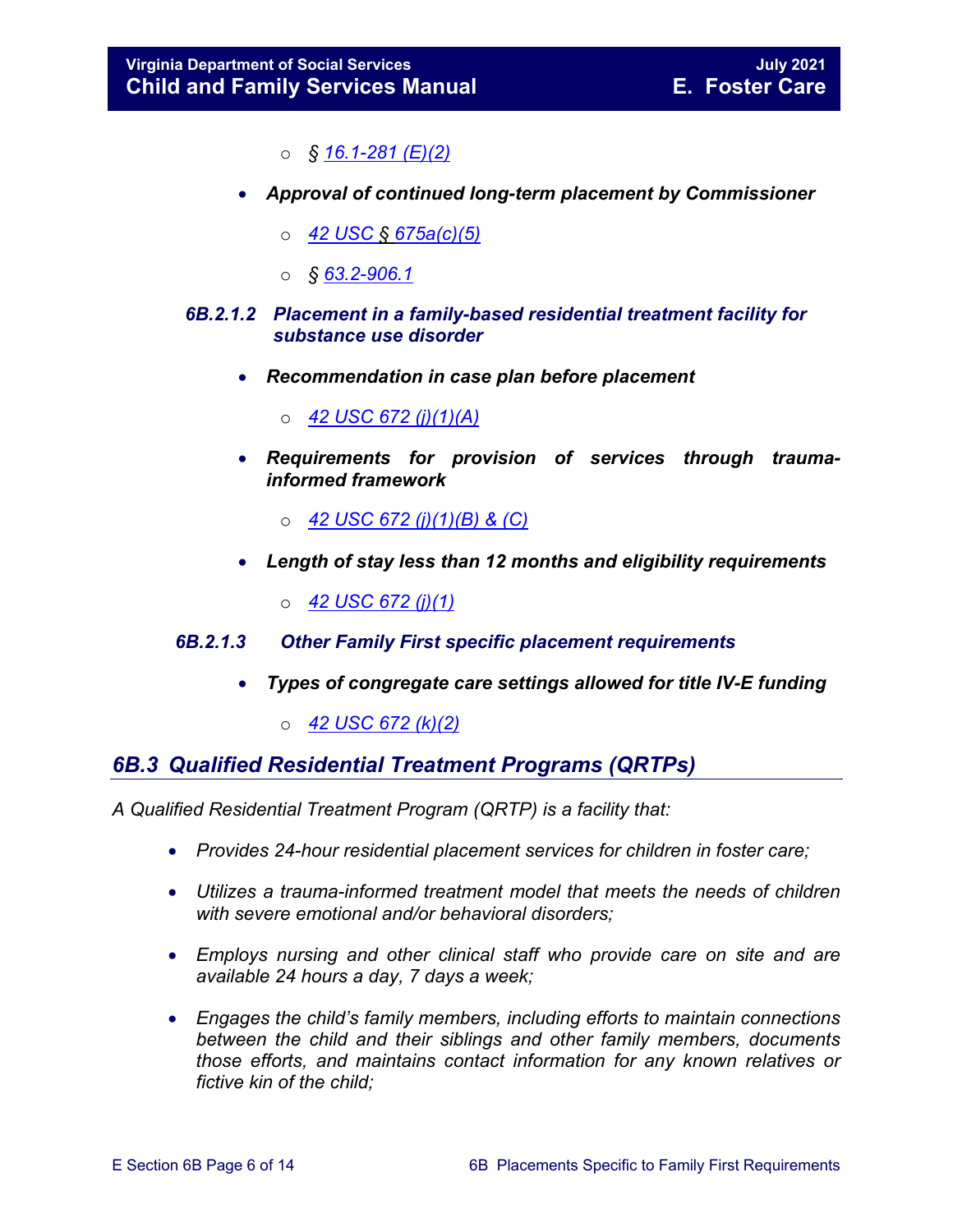- *Facilitates family participation in the child's treatment program before and after discharge, whenever it is appropriate and in the best interest of the child;*
- *Provides discharge planning and family-based aftercare support for at least six months post-discharge;*
- *Is licensed and accredited; and*
- *Requires that any child placed in the program receive an assessment within 30 days of such placement by a qualified individual (as outlined in Section 6B.3.1).*

#### <span id="page-6-0"></span>*6B.3.1 Assessment*

*When a child is placed in a QRTP, they must have an assessment completed by a qualified individual (Section 6B.3.1.1) within 30 days of the placement. If the assessment is not completed within the 30 days, then IV-E funding cannot be used for the entirety of the QRTP placement, including the first 14 days.* 

*If the assessment determines that placement in the QRTP is not appropriate, IV-E funding can continue for up to 30 days after the assessment for a transitional period to move the child to another placement.* 

*The assessment must be done in conjunction with the family and permanency team procedures outlined in Section 6B.3.1.2.* 

*When a child is eligible for Medicaid funding for their residential placement, they must also be referred to IACCT (Independent Assessment, Certification, and Coordination Team) for an assessment to obtain Medicaid funding for their placement (Section 6.16.7.1). The IACCT assessor is a licensed mental health practitioner, not associated with the LDSS or the placement, who will complete a CANS and submit a recommendation based on the residential facility designations recognized by Medicaid (psychiatric residential treatment facilities, therapeutic group homes, and community based services).* 

#### <span id="page-6-1"></span>*6B.3.1.1 Qualified Individual*

*The qualified individual completing the assessment must be a trained professional or licensed clinician who is not an employee of the local department or affiliated with any placement setting in which the child has been placed. A VDSS employee will fill the role of the qualified assessor; their contact information is available on FUSION.* 

*The qualified individual will assess the strengths and needs of the child within 30 days of the start of each placement using an age-appropriate, evidence*based, validated, functional assessment tool. In order to avoid duplication of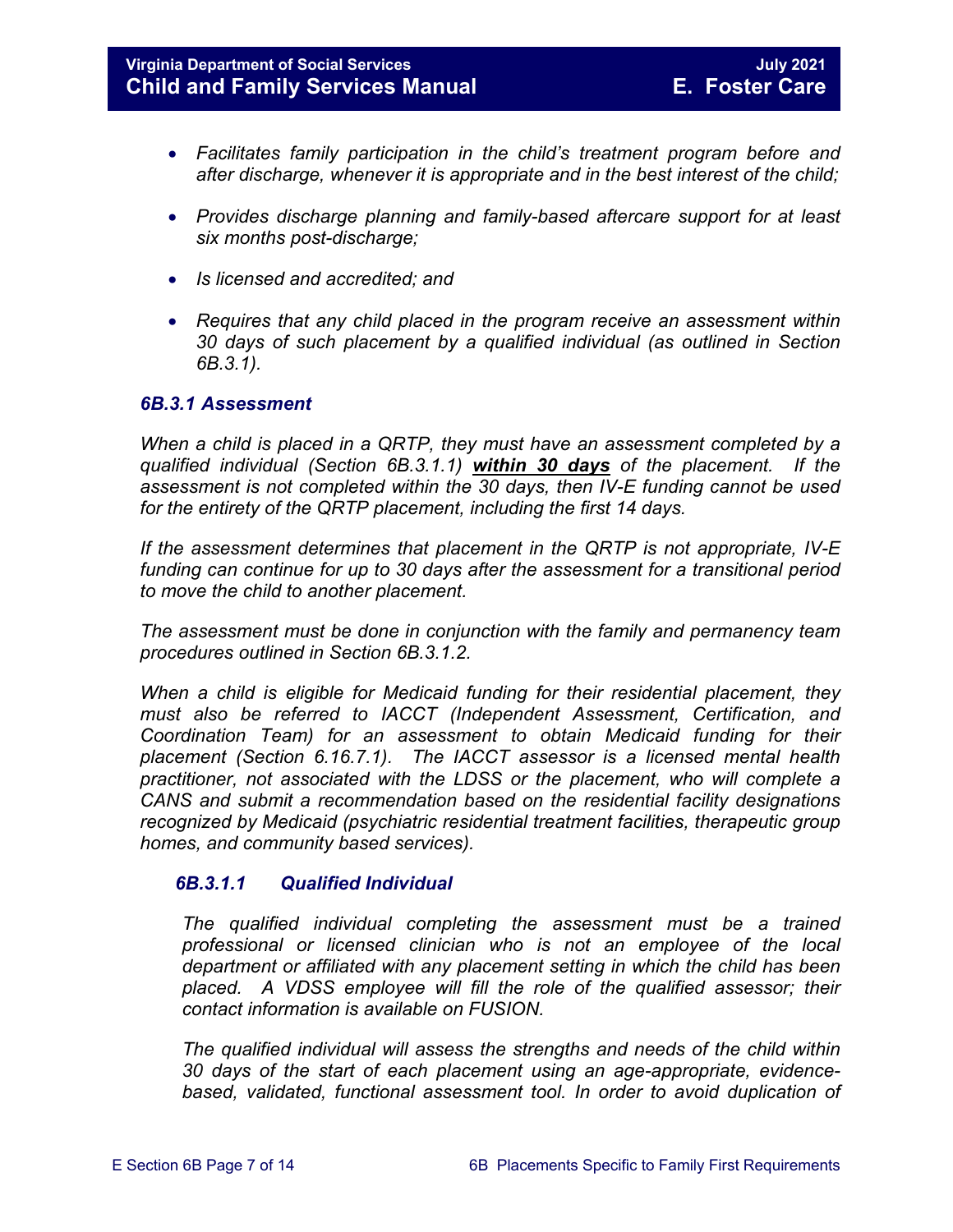*services, the qualified assessor will review the IACCT assessment including the CANS completed by the IACCT assessor for all placements subject to IACCT or will complete a new CANS on the child for placements not subject to IACCT or if the IACCT assessment is not available. The qualified individual will:* 

- *Determine whether or not the needs of the child can be met with family members or through placement in a foster family home;*
- *Determine which setting would provide the most effective and appropriate level of care for the child in the least restrictive environment that is consistent with their goals, if their needs cannot be met with a family placement; and*
- *Develop a list of child-specific short and long-term mental and behavioral health goals.*

*The QRTP Assessment will be completed utilizing feedback and input from the family and permanency team meeting (See Section 6B.3.1.2). If the assessment recommends a placement setting different than the recommendation from the family and permanency team meeting, the QRTP assessment will detail the reasons why the assessment differs from the family's recommendation.*

*The referral for assessment must be made within 21 days of the LDSS decision to place or seek placement in a QRTP. The LDSS must submit the following to the state qualified assessor:*

- *Referral for QRTP Assessment,*
- *IACCT Assessment (if Medicaid eligible),*
- *CANS completed by IACCT assessor (if Medicaid eligible),*
- *FPM Court Reporting Form QRTP Version,*
- *Individual and Family Services Plan (IFSP) from FAPT, and*
- *FAPT notes.*

*The state qualified assessor must complete the assessment within 30 days of the placement. If the LDSS does not submit the required paperwork in its entirety or complete the required steps within 21 days of the placement, the placement may be determined IV-E ineligible due to the assessor's inability to complete the assessment within 30 days of placement.*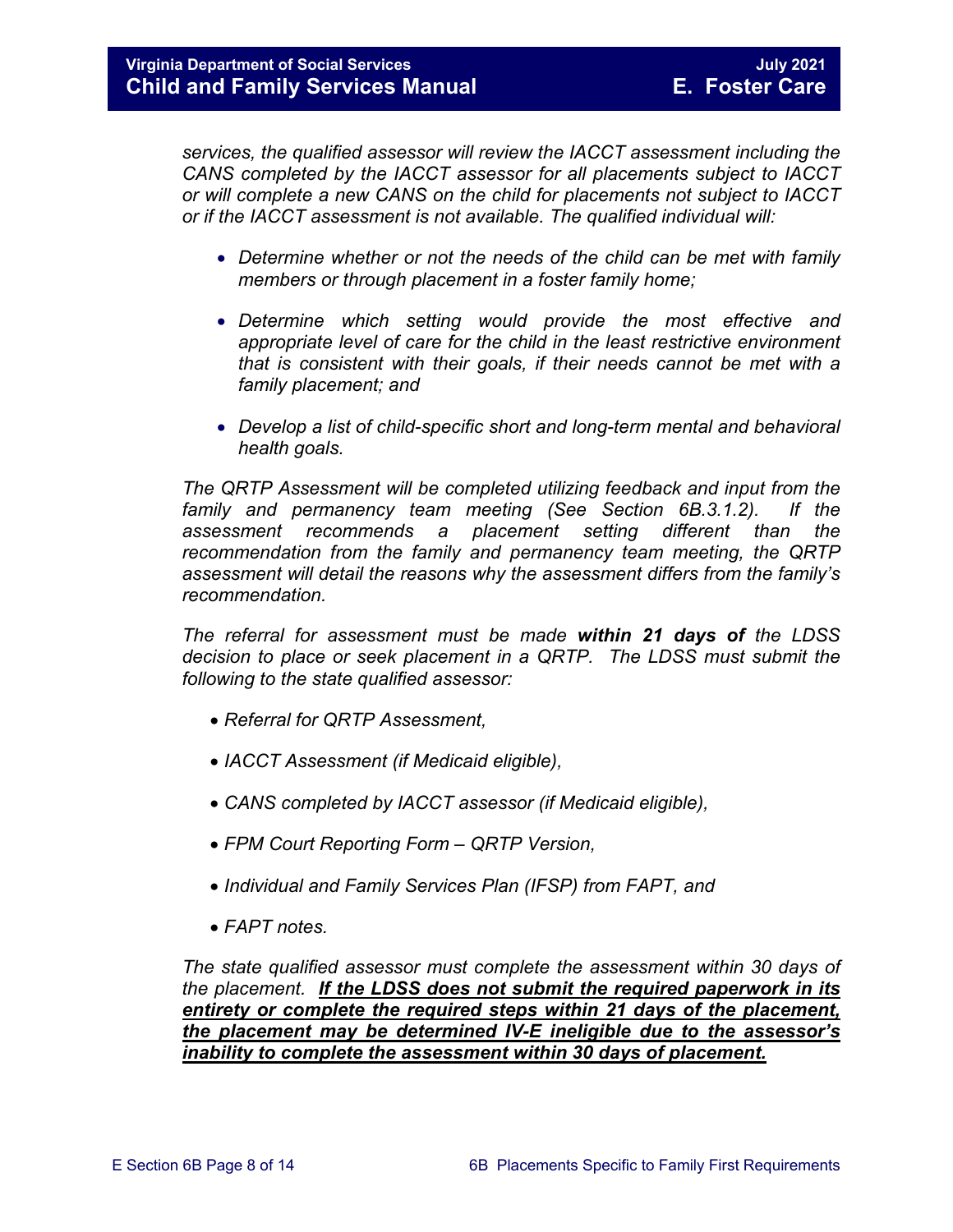#### <span id="page-8-0"></span>*6B.3.1.2 Family and permanency team meetings*

*The assessment must be completed in conjunction with the family and permanency team. The family and permanency team is a team that consists of all appropriate family, relatives, and fictive kin of the child, and service providers and other community supports as appropriate (e.g. teachers, medical or mental health providers who have treated the child, or clergy). In the case of a child who is 12 years of age or older, the family and permanency team must include members that are selected by the child.* 

*As Family Partnership Meetings (FPM) are required prior to placement changes, the family and permanency team requirements have been combined with the FPM procedures to streamline the process. The family and permanency team meeting must be documented using the FPM Court Reporting Form – QRTP Version.* 

#### <span id="page-8-1"></span>*6B.3.2Court requirements*

*All QRTP placements must be approved by the court within 60 days of the child's placement. If the placement is not approved by the court within 60 days, IV-E*  funding can only be used for the first 60 days of placement. The court hearing must be held after the completion of the assessment as the court considers the *assessment when making the placement determination.* 

#### <span id="page-8-2"></span>*6B.3.2.1 Materials to be submitted to court*

*Within 30 days of the child's placement in a QRTP, the service worker must file the necessary QRTP paperwork to the court. The child's QRTP court review can be completed as a separate hearing or in conjunction with an existing hearing. Required materials for court approval of QRTP placement are as follows:*

| Separate Hearing | <b>Existing Court Hearing</b> |
|------------------|-------------------------------|
|                  |                               |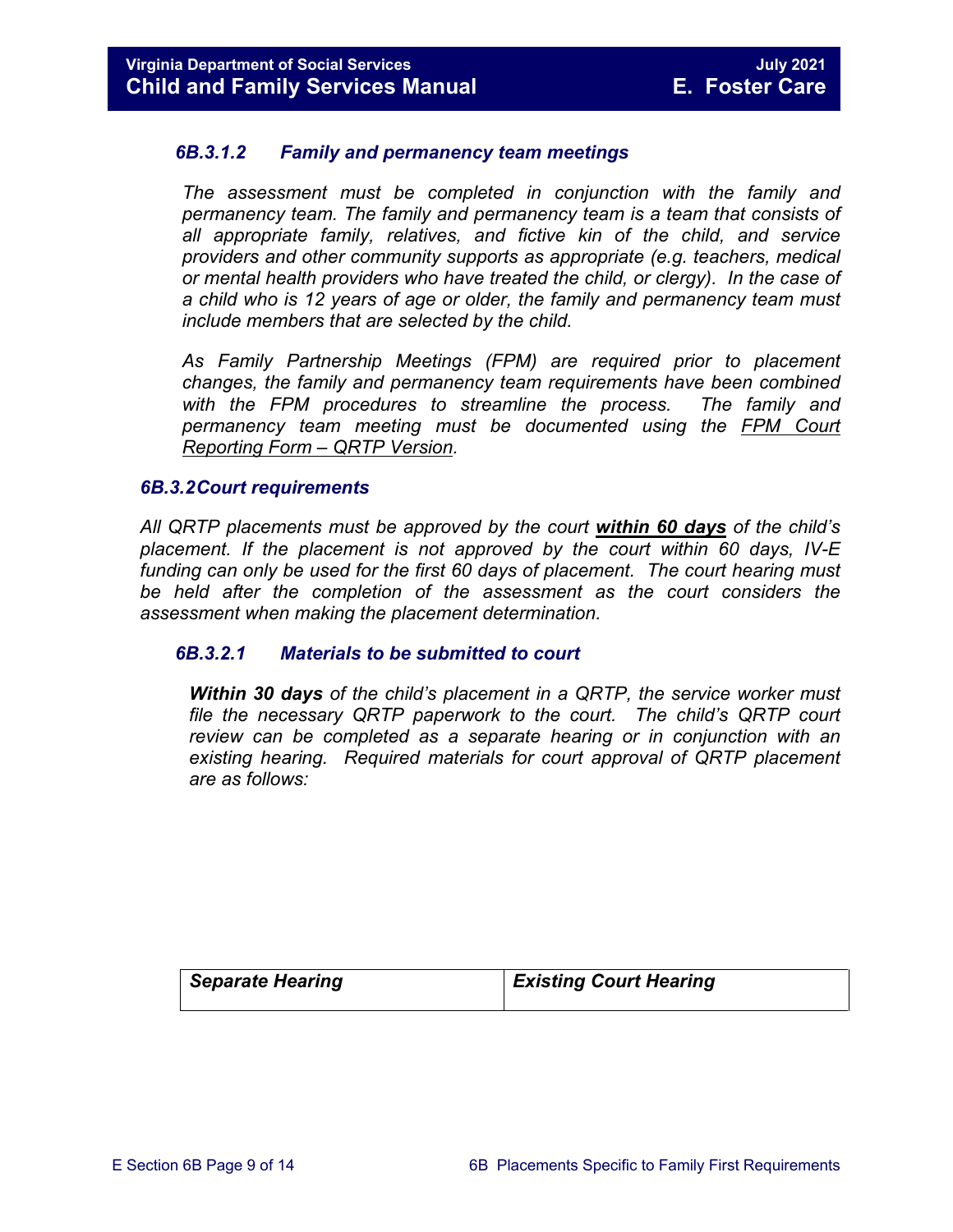| If the service worker will need to<br>request a stand alone hearing for the<br>QRTP placement review as there is<br>no court hearing scheduled within 60<br>days of placement, the service<br>worker will file: | If the child has a foster care hearing<br><i>(i.e. Dispositional, Foster Care Review,</i><br>or Permanency Planning) scheduled<br>within 60 days of the child's placement,<br>the service worker will file: |
|-----------------------------------------------------------------------------------------------------------------------------------------------------------------------------------------------------------------|-------------------------------------------------------------------------------------------------------------------------------------------------------------------------------------------------------------|
| a Petition for Foster Care<br><b>Placement Hearing,</b>                                                                                                                                                         | the petition and Foster Care<br>Plan Transmittal Form required<br>for the type of foster care<br>hearing scheduled,                                                                                         |
| Plan<br>Foster<br>Care<br>a<br>Transmittal Form,                                                                                                                                                                | a Petition for Foster<br>Care<br><b>Placement Hearing</b>                                                                                                                                                   |
| a foster care plan,<br>the QRTP assessment, and                                                                                                                                                                 | • a foster care plan (and foster<br>care plan review if required),                                                                                                                                          |
| the FPM Court Reporting                                                                                                                                                                                         | the QRTP assessment, and                                                                                                                                                                                    |
| Form - QRTP version.                                                                                                                                                                                            | the FPM Court Reporting Form -<br><b>QRTP</b> version                                                                                                                                                       |
|                                                                                                                                                                                                                 |                                                                                                                                                                                                             |

#### <span id="page-9-0"></span>*6B.3.2.2 Foster care plan requirements*

*The plan submitted for QRTP placement review must include:*

- *The diligent efforts to identify and include all the individuals identified in Section 6B.3.1.2 (including the opportunity for the youth 12 years of age and older to select two members of the team) on the child's family and permanency team;*
- *Contact information for all the members of the family and permanency team, as well as contact information for other family members and fictive kin who are not part of the family and permanency team;*
- *Documentation that the family and permanency team meetings were held at a time and location that was convenient for the family, including meetings relating to the QRTP assessment;*
- *If the goal is reunification, that the parents and/or the prior custodian from whom the child was removed had opportunity to provide input on the members of the family and permanency team;*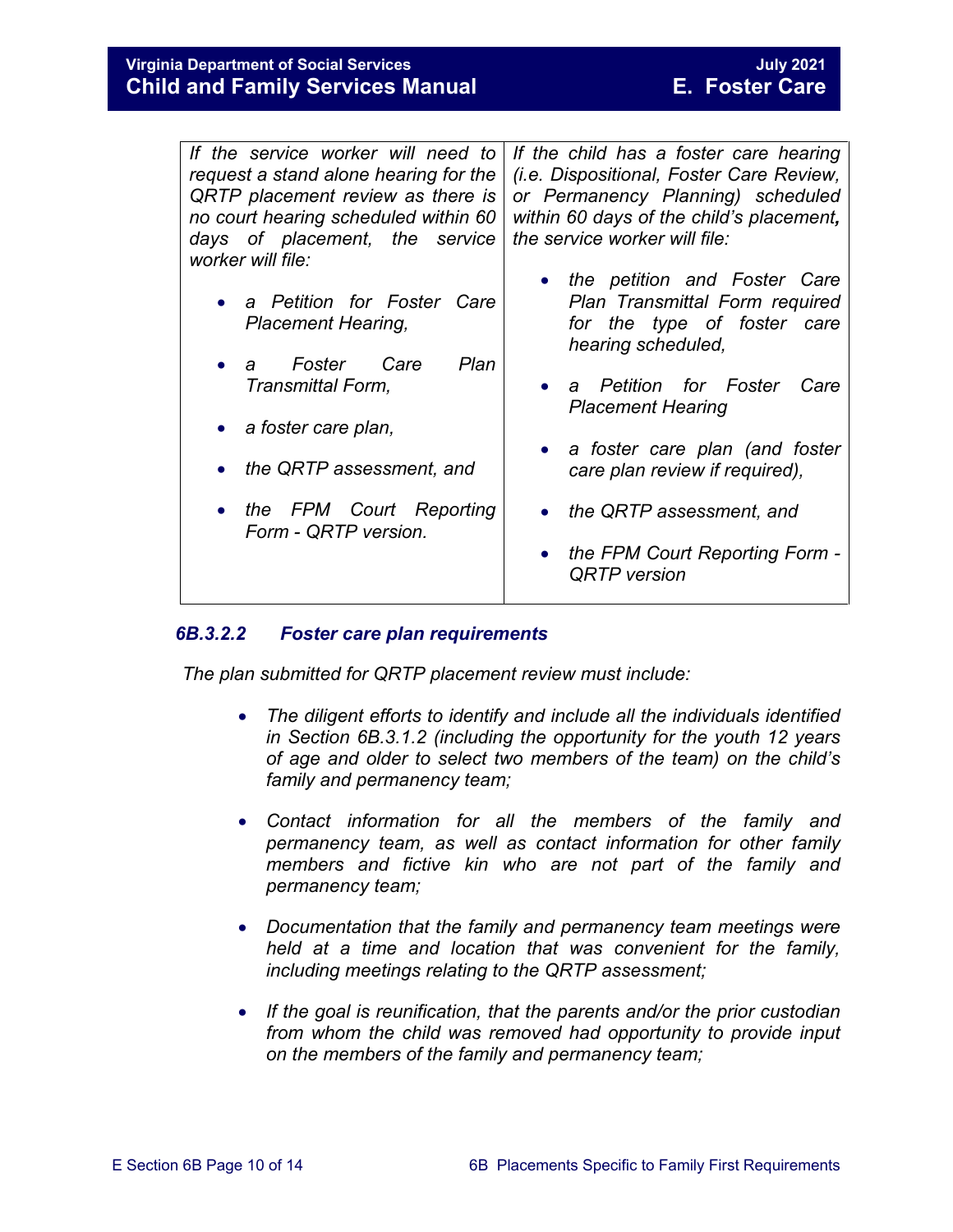- *That the assessment was done in conjunction with the family and permanency team;*
- *The placement preferences of the family and permanency team, relative to the assessment, recognizing that children should be placed with their siblings unless there is a finding by the court that such placement is contrary to their best interest; and*
- *Whether the placement preferences of the family and permanency team and the child differ from the placement setting recommended by the QRTP assessment and the reasons why the preferences of the team and of the child were not recommended.*

*This information is included in the FPM Court Reporting Form – QRTP version, described in Section 6B.3.1.2. The FPM Court Reporting Form must be included as a supplement to the child's foster care plan when filing with the court to ensure that all of these requirements have been met.* 

#### <span id="page-10-0"></span>*6B.3.2.3 Court ordered findings*

*The court will consider both the assessment report and the foster care plan and order the following findings documented on the Foster Care Placement Order (for a stand alone hearing) or on the QRTP Placement Supplemental Sheet (for a hearing held in conjunction with a foster care hearing) in order to approve the QRTP placement:*

- *That the needs of the child cannot be met through placement in a foster home;*
- *That placement in the QRTP will provide the most effective and appropriate level of care for the child in the least restrictive environment and is consistent with the short-term and long-term goals established for the child in the foster care or permanency plan; and*
- *That the court approves the placement of the child in a QRTP.*

*If the court disapproves the placement, the service worker must place the child in another placement within 30 days. During this transition period, IV-E funding can continue to be used for up to 30 days after the court determination.* 

*The service worker must provide a copy of the Foster Care Placement Order (attached to the child's case plan), as well as all subsequent placement orders, to the child's title IV-E worker.*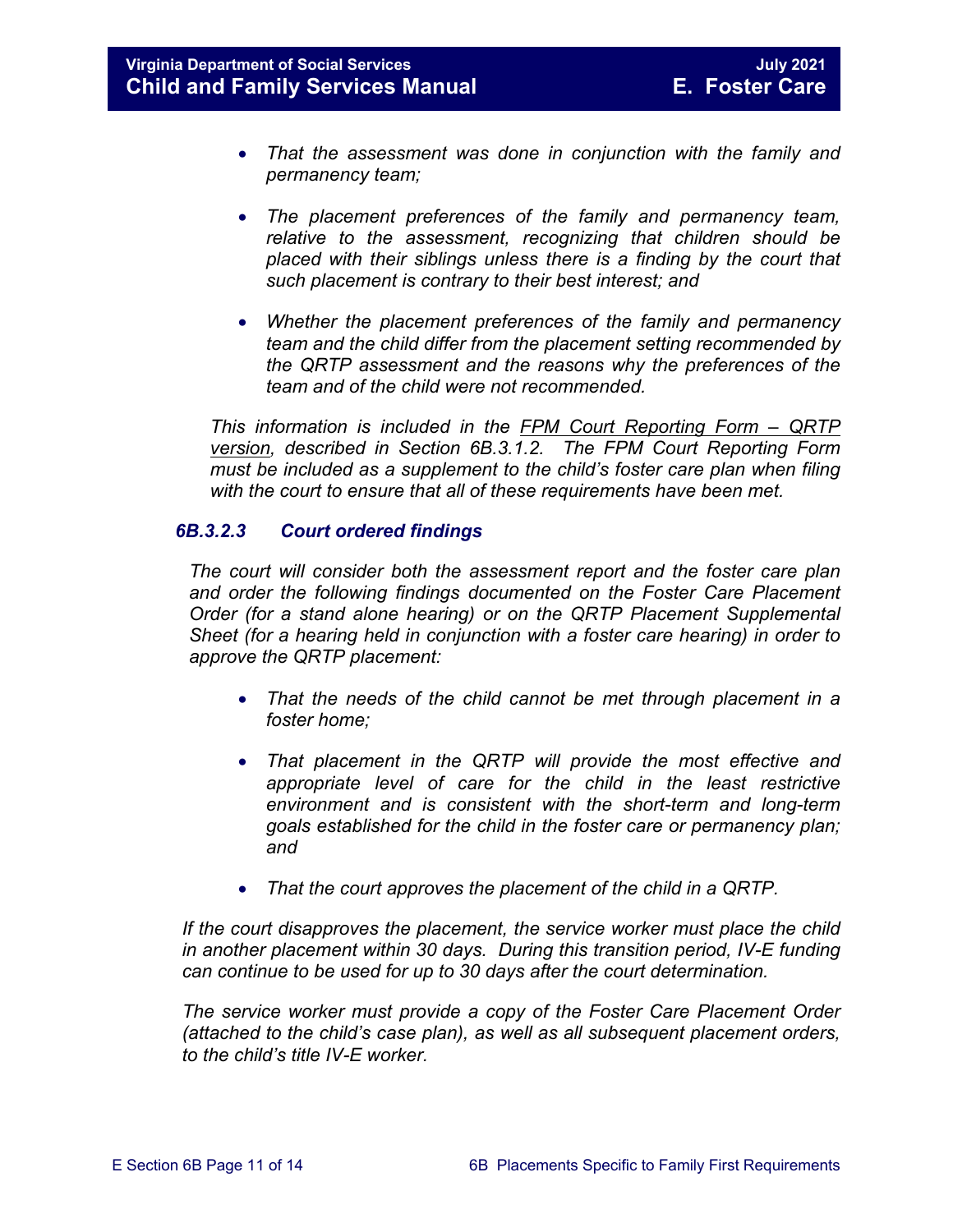#### <span id="page-11-0"></span>*6B.3.2.4 Requirements for subsequent foster care hearings*

*After the court's initial approval of the QRTP placement, the court must review the placement at every subsequent foster care hearing. The service worker must present evidence at the hearing that demonstrates the following:*

- *The ongoing assessment of the child's strengths and needs continues to support the QRTP placement as the most effective and appropriate level of care that is consistent with the child's short-term and long-term goals and that the child's needs cannot be met in a foster home;*
- *The child's specific treatment and service needs that the QRTP will address and the length of time the child is expected to need such treatment and services; and*
- *The LDSS efforts to prepare the child to return home or to be placed*  with a fit and willing relative, legal guardian, or adoptive parent, or in *a foster home.*

*This evidence must be documented in the child's foster care plan. The court will review the evidence and make a decision to approve or disapprove the continued QRTP placement. This decision will be documented on the QRTP Placement Supplemental Sheet that accompanies the foster care hearing order. If the court disapproves the placement, the service worker must place the child in another placement within 30 days.* 

#### <span id="page-11-1"></span>*6B.3.3 Commissioner approval for extended placement*

*The service worker must request approval from the Commissioner for the child's continued placement in a QRTP, using the QRTP Extended Placement Approval Form for the following events:* 

- *The child has been placed in a QRTP for 12 consecutive months;*
- *The child has been placed in a QRTP for 18 nonconsecutive months; or*
- *The child is under the age of 13 and has been placed in a QRTP for six consecutive or nonconsecutive months.*

*The service worker must submit to their regional practice consultant the QRTP Extended Placement Approval Form 45 days prior to the event for state review and approval. The service worker must document the Commissioner's approval in the child welfare information system once approval has been granted and provide a copy of the approval form to the child's IV-E worker. The worker will either receive approval to continue the placement in QRTP or will not receive approval for*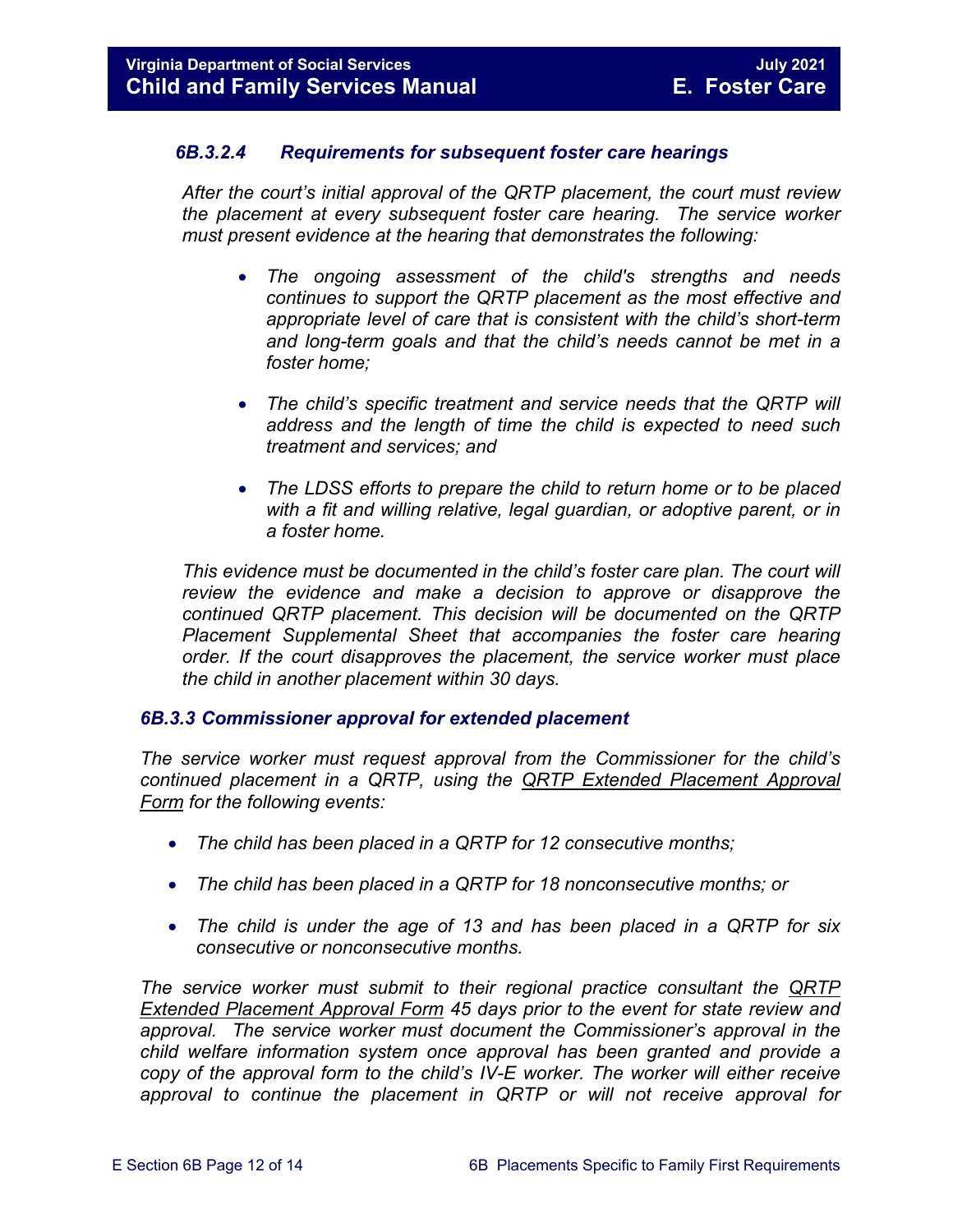*continued placement and instead will receive a 30 day approval for a transition period to move the child from the QRTP to a more appropriate placement.* 

# <span id="page-12-0"></span>*6B.4 Out of State Residential Placements*

*The service worker must still follow the same ICPC process outlined in Section 6.16.5 and 6.17.3 for placing children in out-of-state residential facilities. For placement in outof-state QRTP placements, the worker must request, in addition to the facility's license, the documentation of the facility's designation of QRTP. This designation may be included in the license or it may be separate document. The license and designation will need to be provided to IV-E, CSA, and included as part of the ICPC packet. The worker must follow the same QRTP process outlined in Section 6B.3 for all out-of-state placements in QRTPs, including the assessment, court review, and Commissioner review processes.* 

# <span id="page-12-1"></span>*6B.5 Family Based Residential Treatment Facility for Substance Use Disorder*

*Family First also allows title IV-E funding for placements where children can be placed with a parent in certain licensed residential family-based treatment facilities for substance use disorder for up to 12 months. These placements are not based on the child's need for congregate care but are based on supporting a child's access to and placement with a parent who needs residential treatment for a substance use disorder. These placements must meet the criteria outlined in this section in order to qualify for title IV-E funding.* 

#### <span id="page-12-2"></span>*6B.5.1 Eligibility of the child*

*The child must meet the following conditions to be eligible for foster care maintenance payments while placed in a residential family-based treatment facility for substance use disorder:* 

- *The child is in the custody of the LDSS; and*
- *The child is placed in a licensed residential family-based treatment facility for substance use disorder with their parent.*

In order for the child to receive title IV-E foster maintenance payments, the child *must meet all of the title IV-E foster care eligibility requirements, except the AFDC eligibility requirements. Some children, who would otherwise be eligible for funding only through CSA, may have their maintenance costs paid with title IV-E funds while in this placement.*